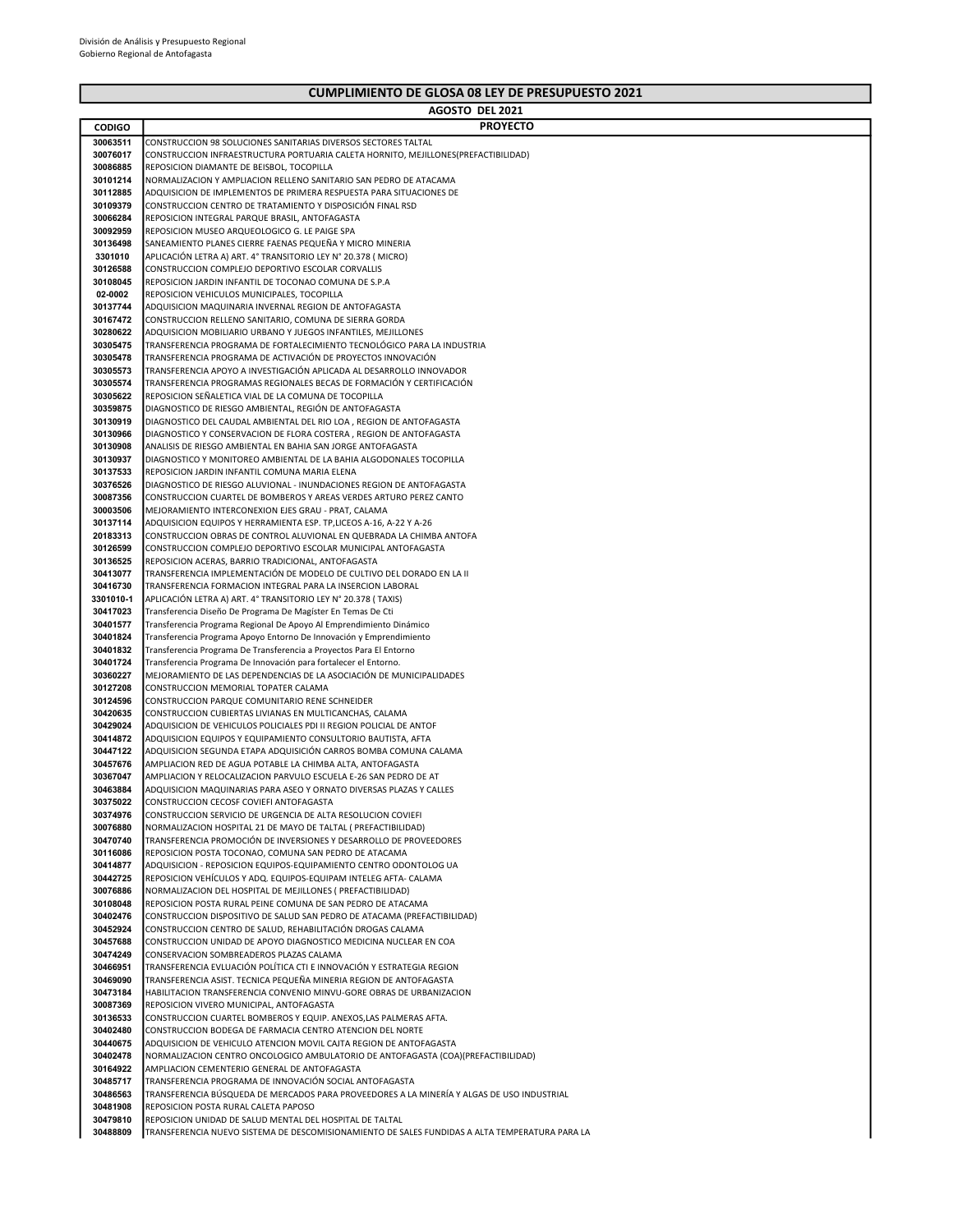| <b>CODIGO</b>         | <b>PROYECTO</b>                                                                                                                                                                                                 |
|-----------------------|-----------------------------------------------------------------------------------------------------------------------------------------------------------------------------------------------------------------|
| 30488811              | PROTECCION CREACIÓN DEL ATACAMA DESERT VACCINE LABORATORY PARA DESARROLLAR VACUNAS EN ANTOF                                                                                                                     |
| 30488553              | CAPACITACION PRODUCCIÓN EN AMBIENTE CONTROLADO (HATCHERY) DE RECURSOS HIDROBIOLÓGICOS                                                                                                                           |
| 30488818              | CAPACITACION DESARROLLO DE CAPITAL HUMANO AVANZADO A TRAVÉS DE LA FORMACIÓN DE ESPECIALIDADES                                                                                                                   |
| 30488824              | TRANSFERENCIA CARACTERIZACION TERRITORIAL DE LOS FACTORES MEDIOAMBIENTALES                                                                                                                                      |
| 30488554              | RECUPERACION SISTEMA TECNOLÓGICO DE RECUPERACIÓN DE COMPONENTES, MEJORAMIENTO DE COMPETITIVIDAD                                                                                                                 |
| 30488447              | TRANSFERENCIA ACUILAB: UNIDAD DE PRODUCCIÓN DE ESPECIES HIDROBIOLÓGICAS DE TALTAL                                                                                                                               |
| 30488815<br>30488816  | TRANSFERENCIA PRODUCCIÓN DE UN INGREDIENTE FUNCIONAL A PARTIR DE MICROALGAS MARINAS PARA DISMI<br>CAPACITACION TECNOLOGÍA PARA EL EMPRENDIMIENTO E INNOVACIÓN                                                   |
| 30488820              | TRANSFERENCIA UNIDAD DE MIGRACIÓN E INTERCULTURALIDAD                                                                                                                                                           |
| 30488881              | TRANSFERENCIA EVALUACIÓN DE LA FACTIBILIDAD TÉCNICA - ECONÓMICA, A NIVEL PILOTO, DE LA RECUPER                                                                                                                  |
| 30488895              | TRANSFERENCIA TRATAMIENTO DE MINERALES Y DESCARTES MINEROS EN PLANTA PILOTO ECOLÓGICA Y MÓVIL,                                                                                                                  |
| 30488466              | CAPACITACION TECNOLOGICA EN EDUCACIÓN Y TURISMO ASTRONÓMICO, REGIÓN DE ANTOFAGASTA                                                                                                                              |
| 30488819              | TRANSFERENCIA DESARROLLO DE UN PROTOTIPO DE ALIMENTO FUNCIONAL EN BASE A UN EXTRACTO MICROALGA                                                                                                                  |
| 30488758              | TRANSFERENCIA DESARROLLO DE UNA LÍNEA DE ALIMENTOS E INGREDIENTES FUNCIONALES                                                                                                                                   |
| 30488442              | RECUPERACION PRODUCCIÓN DE BIOFERTILIZANTE Y COGENERACIÓN DE ENERGÍA                                                                                                                                            |
| 30488446              | TRANSFERENCIA FOMENTO AL DESARROLLO DE LA PERLICULTURA EN LA REGIÓN                                                                                                                                             |
| 30488832              | PREVENCION MITIGACIÓN DEL RIESGO ASOCIADO A PROCESOS VOLCÁNICOS EN LA REGIÓN DE ANTOFAGASTA                                                                                                                     |
| 30488842<br>30488886  | TRANSFERENCIA OBSERVATORIO DE INFANCIAS Y JUVENTUDES DE LA REGIÓN DE ANTOFAGASTA<br>TRANSFERENCIA PROGRAMA INTERNACIONAL DE INNOVACIÓN Y LIDERAZGO EDUCATIVO Y PROYECCIÓN DE RED D                              |
| 30488550              | TRANSFERENCIA CONTENEDOR DEMOSTRADOR DE ESTRATEGIAS DE INTEGRACIÓN DE LAS ERNC, PARA FORTALECE                                                                                                                  |
| 30488879              | DIFUSION PLATAFORMA DE INNOVACIÓN SOCIAL PARA LA REGIÓN DE ANTOFAGASTA                                                                                                                                          |
| 30488549              | RECUPERACION PLANTA DE PILOTAJE PARA LA VALORIZACIÓN DE RESIDUOS TERMODEGRADABLES MEDIANTE PI                                                                                                                   |
| 30488878              | RECUPERACION PLAN DE RECUPERACIÓN RESERVA NACIONAL LA CHIMBA                                                                                                                                                    |
| 30467138              | CONSTRUCCION PLAZAS BARRIO DIEGO PORTALES PROGRAMA QUIERO MI BARRIO                                                                                                                                             |
| 30481617              | CONSERVACION SITIO ALDEA DE TULOR SAN PEDRO DE ATACAMA                                                                                                                                                          |
| 2401100               | APLICACIÓN NUMERAL 2.1. GLOSA 02 COMUN PARA LOS GOBIERNOS REGIONALES PRIVADO                                                                                                                                    |
| 2403100               | APLICACIÓN NUMERAL 2.1. GLOSA 02 COMUN PARA LOS GOBIERNOS REGIONALES PUBLICO                                                                                                                                    |
| 40000077              | TRANSFERENCIA PESCA ARTESANAL REGIÓN ANTOFAGASTA 2018 - 2020                                                                                                                                                    |
| 30412172              | TRANSFERENCIA INV. EN FOMENTO AL RIEGO Y DRENAJE REGIÓN ANTOFAGASTA                                                                                                                                             |
| 2403010-2<br>30485186 | SUBSIDIO PARA LA MANTENCIÓN DE PARQUES PARA LA COMUNA DE TOCOPILLA<br>AMPLIACION AVDA.P.AGUIRRE CERDA TRAMO LOS TAMARUGOS-ROTONDA, AFTA                                                                         |
| 2401021-0             | CONTINUIDAD OPERATIVA CICITEM, CENTRO DE INVESTIGACION CIENTIFICO-TECNOLOGICO PARA LA MINERIA 2018 - 2020                                                                                                       |
| 30402075              | CONSTRUCCION CONSULTORIO GENERAL RURAL, DE SIERRA GORDA                                                                                                                                                         |
| 30315824              | CONSTRUCCION DE OBRAS DE CONTROL ALUVIONAL QUEBRADA EL TORO - ANTOF                                                                                                                                             |
| 2403010-3             | SUBSIDIO PARA LA MANTENCIÓN DE PARQUES PARA LA COMUNA DE SIERRA GORDA                                                                                                                                           |
| 30487216              | CONSTRUCCION HANGAR BRIGADA AEREOPOLICIAL ANTOFAGASTA                                                                                                                                                           |
| 30324023D             | HABILITACION HOSPITAL REGIONAL PARA HOSPITAL CLINICO UNIV. DE ANTOF (DISEÑO)                                                                                                                                    |
| 30483457              | REPOSICION -ADQUISICIÓN DISPOSITIVOS APOYO PLAN NORMAL DE ASEO, MUNICIPALIDAD DE AFTA                                                                                                                           |
| 30063283              | REPOSICION LICEO POLITÉCNICO C-20, COMUNA DE TALTAL                                                                                                                                                             |
| 30481656<br>30481623  | ACTUALIZACION PLAN DE DESARROLLO COMUNAL COMUNA DE TOCOPILLA<br>CONSTRUCCION NUEVO CEMENTERIO MUNICIPAL, CALAMA                                                                                                 |
| 30460582              | DIAGNOSTICO DE OCUPACIÓN TERRENOS BORDE CERRO ANTOFAGASTA                                                                                                                                                       |
| 30486939              | ADQUISICION DE MAQUINARIAS Y EQUIPO PARA MANTENCION DEL RESCON                                                                                                                                                  |
| 40007595              | CONSERVACION CAMINO BÁSICO POR CONSERVACIÓN, RUTA B-161                                                                                                                                                         |
| 40006868              | CONSERVACION CAMINO BASICO POR CONSERVACION, RUTA B-898, KM. 24,640 AL KM. 42,379, REG. AFTA                                                                                                                    |
| 30128277              | CONSTRUCCION CUARTEL PREFECTURA PROVINCIAL TOCOPILLA - PDI                                                                                                                                                      |
| 30486675              | CONSERVACION INTEGRAL ESCUELA E84 LAS AMERICAS ANTOFAGASTA                                                                                                                                                      |
| 30482954              | REPOSICION SALA PEDIATRICA Y PERSONAL DEL HRA                                                                                                                                                                   |
| 30402626              | REPOSICION DE VEHICULOS PARA LA SECCIÓN CRIMINALISTICA ANTOFAGASTA                                                                                                                                              |
| 30483963<br>40009458  | HABILITACION INMUEBLES MONUMENTOS NACIONALES (TEATRO Y EX FFCC) COMUNA DE TALTAL<br>ADQUISICION MAQUINAS DE RAYOS X - PROVINCIA EL LOA                                                                          |
| 30484421              | ADQUISICION E IMPLEMENTACIÓN DE EQUIPO Y EQUIPAMIENTO MUSEOGRAFICO                                                                                                                                              |
| 40002458              | CONSERVACION INTEGRAL ESCUELA E-79 ECUADOR ANTOFAGASTA                                                                                                                                                          |
| 30134875              | MEJORAMIENTO PLAZA DE ARMAS DE MARIA ELENA                                                                                                                                                                      |
| 40011340              | CONSERVACION DE VIAS URBANAS 2019 -2024 REGION DE ANTOFAGASTA                                                                                                                                                   |
| 40008790              | CONSERVACION CAMINO BASICO, RUTA 1, S: PAPOSO - CALETA EL COBRE                                                                                                                                                 |
| 40012686              | TRANSFERENCIA EMERGENCIA PRODUCTIVA PROVINCIA EL LOA                                                                                                                                                            |
| 40007247              | ADQUISICION Y REPOSICIÓN DE DOS BUSES TRASLADO PARA APOYO ACCIÓN SOCIAL, TOCOPILLA                                                                                                                              |
| 30409377              | ADQUISICION VEHÍCULOS SUBCOMISARÍA I.A.T.ANTOFAGASTA                                                                                                                                                            |
| 3301012<br>30075677   | SUBSIDIO PARA LA RENOVACION Y MODERNIZACION DE VEHICULOS INSCRITOS EN EL REGISTRO NACIONAL DE TRANSPORTE ESCOLAR DE LA REGION DE ANTOFAGASTA<br>MEJORAMIENTO AV. EJÉRCITO ENTRE H. ÁVILA Y RUTA 28, ANTOFAGASTA |
| 40012847              | TRANSFERENCIA PROGRAMA DE APOYO AL DESARROLLO LOCAL, SELLO ORIGEN, REGIÓN                                                                                                                                       |
| 40008181              | TRANSFERENCIA 4 A 7, PARA QUE TRABAJES TRANQUILA                                                                                                                                                                |
| 30486670              | CONSERVACION INTEGRAL ESCUELA E-80 ARTURO PRAT ANTOFAGASTA                                                                                                                                                      |
| 40010239              | TRANSFERENCIA EJECUCIÓN DEL PLAN DE TURISMO SUSTENTABLE 2019-2022, REGIÓN DE ANTOFAGASTA                                                                                                                        |
| 40013468              | TRANSFERENCIA EXPLOTACIÓN DE CONCENTRADO PARA OBTENER INDIO Y GERMANIO                                                                                                                                          |
| 40013490              | TRANSFERENCIA PLATAFORMA DE APOYO AL COMERCIO NACIONAL E INTERNACIONAL                                                                                                                                          |
| 40013473              | TRANSFERENCIA GALLINAS FELICES: DESARROLLO BIOTECNOLÓGICO MICROALGAL                                                                                                                                            |
| 40013416              | TRANSFERENCIA REDUCIR EL RIESGO DE AMPUTACIÓN DE PIE DIABÉTICO                                                                                                                                                  |
| 40013423<br>40013445  | TRANSFERENCIA PRODUCCIÓN DE DROGAS ANTICANCERIGENAS<br>TRANSFERENCIA ECOSISTEMA EDUCATIVO DE 1º INFANCIA EN AULAS MUNICIPALES                                                                                   |
| 40013466              | TRANSFERENCIA PLANTA DE VALORIZACIÓN ENERGÉTICA DE RESIDUOS SÓLIDOS                                                                                                                                             |
| 40013469              | TRANSFERENCIA Y ADOPCIÓN TECNOLÓGICA BIM, RED REGIONAL                                                                                                                                                          |
| 40013484              | TRANSFERENCIA DESAFÍOS DE INNOVACIÓN, CIENCIAS Y EMPRENDIMIENTO ESCOLAR REGIONAL                                                                                                                                |
| 40013497              | TRANSFERENCIA CUSTER EMPAQUETAMIENTO Y TRANSFERENCIA A LA PEQUEÑA MINERÍA DE ANTOFAGASTA                                                                                                                        |
| 40013501              | TRANSFERENCIA CONSTRUCCIÓN DE CAPACIDADES PARA EL CORREDOR BIOCEÁNICO                                                                                                                                           |
| 40013432              | TRANSFERENCIA CERTIFICACIÓN PARA PRODUCTOS DE LA MINERÍA                                                                                                                                                        |
| 40014838              | TRANSFERENCIA DESARROLLO DE PRODUCTOS DE CONSUMO ANIMAL Y ECO-ENVASES DE MACROALGAS                                                                                                                             |
| 40013471              | TRANSFERENCIA CONSTRUCCIÓN DE BATERÍAS DE LITIO VÍA PROCESOS VERDES                                                                                                                                             |
| 40013487<br>40013493  | TRANSFERENCIA VALIDACIÓN DE PROTOTIPO PARA REPOBLAMIENTO DE AMERBS<br>TRANSFERENCIA VALIDAR SNACK HIPERPROTEÍCO INNOVADOR PARA HEMODIALIZADOS                                                                   |
| 40013440              | TRANSFERENCIA EMPRENDIMIENTO Y EMPLEABILIDAD PARA EL ADULTO MAYOR                                                                                                                                               |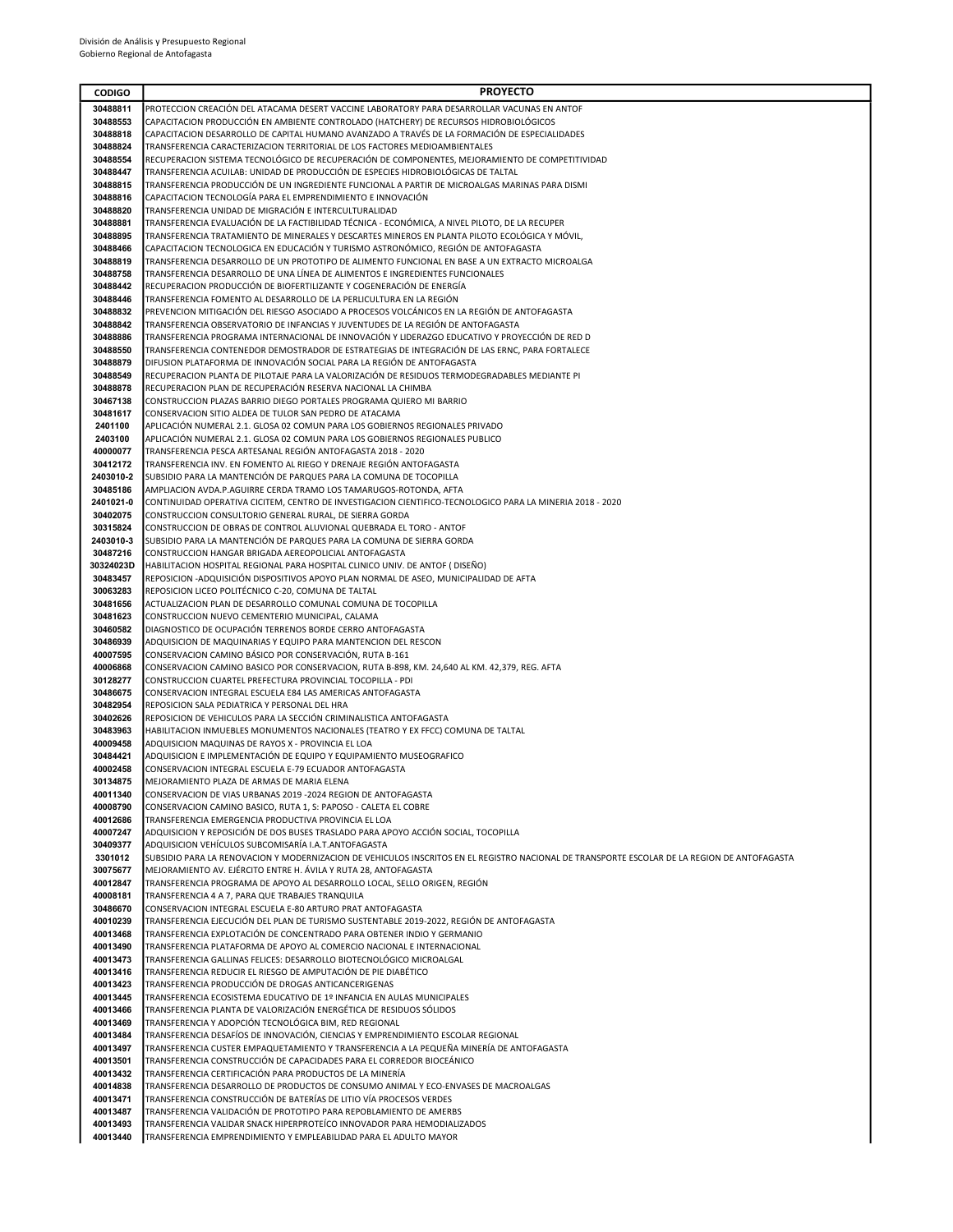| <b>CODIGO</b>        | <b>PROYECTO</b>                                                                                                                                                     |
|----------------------|---------------------------------------------------------------------------------------------------------------------------------------------------------------------|
| 40000961             | ADQUISICION ADQUISICIÓN CAMIÓN LIMPIA FOSAS COMUNA DE TALTAL                                                                                                        |
| 40012988             | ADQUISICION CLINICA VETERINARIA COMUNA SIERRA GORDA                                                                                                                 |
| 40015148             | TRANSFERENCIA FORTALECIMIENTO Y PROMOCIÓN DE LA CAPACIDAD EXPORTADORA DE LAS PYMES                                                                                  |
| 40014448             | TRANSFERENCIA PROGRAMA PARA EL FORTALECIMIENTO DEL ECOSISTEMA DE EMPRENDIMIENTO E INNOVACIÓN                                                                        |
| 40014418             | TRANSFERENCIA DESARROLLO DE PROVEEDORES DE ENERGÍA Y VINCULACION CON INSTITUCIONES EDUCATIVAS                                                                       |
| 40014426             | TRANSFERENCIA BIENES PUBLICOS PARA LA COMPETITIVIDAD DE LA INDUSTRIA ENERGÉTICA REGIONAL                                                                            |
| 40014434<br>40014521 | TRANSFERENCIA DESARROLLO DEL MERCADO ENERGÉTICO RESIDENCIAL Y SU VINCULACIÓN CIUDADANA<br>TRANSFERENCIA DESARROLLO DIRECTORIO OFERTA DE SERVICIOS LOGÍSTICOS REGIÓN |
| 40014507             | TRANSFERENCIA PROMOCIÓN DE PRODUCTOS INTERNACIONALES "MADE IN CHILE" EN ANTOFAGASTA                                                                                 |
| 40014487             | TRANSFERENCIA ESTUDIO COMPARADO DE COSTOS Y EFICIENCIA LOGÍSTICA COMEX CBTC                                                                                         |
| 40014496             | TRANSFERENCIA PROGRAMA DE EVALUACIÓN DE SISTEMA DE GESTIÓN INFORMÁTICA PARA PUERTOS                                                                                 |
| 40014442             | TRANSFERENCIA PROGRAMAS BECAS DE FORMACIÓN Y CERTIFICACIÓN DE COMPETENCIAS LABORALES                                                                                |
| 30344426             | RESTAURACION MUSEO MUNICIPAL DE MEJILLONES                                                                                                                          |
| 40013740             | TRANSFERENCIA FOMENTO Y FORTALECIMIENTO PEQUEÑA MINERIA REGION DE ANTOFAGASTA                                                                                       |
| 40010683             | CONSERVACION CARPETA PASTO SINTÉTICO ESTADIO BELMOR ROJAS TALTAL                                                                                                    |
| 30302873             | RESTAURACION TEATRO PEDRO DE LA BARRA, ANTOFAGASTA                                                                                                                  |
| 40010254<br>40002460 | CASA ACOGIDA MUJERES VULNERADAS POR TRATA DE PERSONAS Y MIGRANTES EN EXPLOTACIÓN<br>CONSERVACION INTEGRAL ESCUELA D-68 JOSE PAPIC ANTOFAGASTA                       |
| 40014026             | MEJORAMIENTO CALLE 1 ALTOS LA CHIMBA, ANTOFAGASTA                                                                                                                   |
| 30481861             | REPOSICION BUSES TRASLADO APOYO ACCION SOCIAL, COMUNA DE TALTAL                                                                                                     |
| 40010160             | ADQUISICION LETREROS DE MENSAJERIA VARIABLE PARA EL CENTRO DE CONTROL DE TRANSITO ANTOFAGAST                                                                        |
| 40017207             | TRANSFERENCIA ADQUISICION TERRENOS 2019 2020 REGION ANTOFAGASTA                                                                                                     |
| 40002794             | TRANSFERENCIA CONTROL MOSTAZA NEGRA-EL LOA                                                                                                                          |
| 40005850             | CONSTRUCCION VÍAS ALUVIONALES CALLES O'HIGGINS Y COLÓN, TOCOPILLA                                                                                                   |
| 40016321             | TRANSFERENCIA SEGUNDA PARTE PREVENCIÓN Y ATENCIÓN VIOLENCIA CONTRA LAS MUJERES, REGIÓN AFTA                                                                         |
| 40006748             | CONSERVACION INTEGRAL ESCUELA D-85 RÓMULO PEÑA ANTOFAGASTA                                                                                                          |
| 30402029<br>40018015 | REPOSICION Ambulancias SAMU Región de Antofagasta (comunas Antofagasta, Calama y Tocopilla)<br>CONSERVACION ESCUELA E-31 ANDRÉS BELLO, CALAMA                       |
| 30372874             | REPOSICION PASEO AVDA. TENIENTE MERINO.DE CHORRILLOS A TENIENTE URIBE, TOCOPILLA                                                                                    |
| 40019113             | TRANSFERENCIA PROGRAMA LEVANTEMOS TU PYME - CORFO Antofagasta 2019                                                                                                  |
| 30486510             | CONSTRUCCION OBRAS DE MITIGACIÓN SECTOR VILLA CHICA ANTOFAGASTA (DISEÑO)                                                                                            |
| 40018846             | HABILITACION SALA DE COMANDO Y CONTROL REGIONAL, IIª ZONA CARABINEROS ANTOFAGASTA                                                                                   |
| 40014220             | REPOSICION CALLE JAIME GUZMAN, LOCALIDAD DE BAQUEDANO                                                                                                               |
| 30482079             | REPOSICION GIMNASIO OHIGGINS COMUNA TOCOPILLA                                                                                                                       |
| 30486108             | RESTAURACION BASILICA CORAZON DE MARIA DE ANTOFAGASTA                                                                                                               |
| 30074129<br>40018702 | CONSTRUCCION OBRAS DE VIALIDAD CONEXION TOPATER-EJE BALMACEDA CALAMA                                                                                                |
| 30486121             | CONSERVACION VIALIDAD CALLES LUIS CRUZ MARTINEZ Y LOS LEONES, ANTOFAGASTA<br>REPOSICION HOSPEDERÍA HOGAR DE CRISTO, CALAMA                                          |
| 3303                 | TRANSFERENCIA SISTEMA TELEVIGILANCIA MÓVIL ( PLAN CALLE SEGURA ), REGION DE ANTOFAGASTA                                                                             |
| 40007523             | REPOSICION TRES AMBULANCIAS PARA COMUNA DE SAN PEDRO DE ATACAMA                                                                                                     |
| 40018652             | ADQUISICION VEHÍCULOS, EQUIPADOS PARA EQUIPO DE REACCIÓN TÁCTICO REGIO                                                                                              |
| 40017998             | TRANSFERENCIA CAPACITACIÓN EN CONSERVACIÓN SOSTENIBLE PUEBLOS ALTO LOA I ETAPA                                                                                      |
| 40008021             | TRANSFERENCIA IMPLEMENTACION DE GERENCIA DE DESTINO DEL TURISMO MICE REGION DE ANTOFAGASTA                                                                          |
| 40021751             | ADQUISICION EQUIPOS Y EQUIPAMIENTOS, POST INCENDIO SERVICIOS Y OFICINAS MUNICIPALES, COMUNA                                                                         |
| 30394275             | CONSTRUCCION PASEO PEATONAL INDEPENDENCIA CALAMA                                                                                                                    |
| 40022463<br>40022439 | TRANSFERENCIA CONSOLIDABLE PARA APOYO PANDEMIA COVID 2019<br>TRANSFERENCIA PARA EMERGENCIA COVID 19 RED ASISTENCIAL SALUD, GORE-SSA                                 |
| 40022930             | TRANSFERENCIA REACTIVATE REGION DE ANTOFAGASTA                                                                                                                      |
| 40023500             | TRANSFERENCIA Programa de Emergencia para Emprendedores de La Región de Antofagasta COVID-19                                                                        |
| 40023415             | TRANSFERENCIA PROGRAMA CORFO DE EMERGENCIA COVID-19 - REGION DE ANTOFAGASTA                                                                                         |
| 40020692             | DIAGNOSTICO Y CONSERVACIÓN DE LOS ANFIBIOS ALTOANDINOS, REGIÓN DE                                                                                                   |
| 30137114             | ADQUISICION EQUIPOS Y HERRAMIENTA ESP. TP, LICEOS A-16, A-22 Y A-26                                                                                                 |
| 2403010              | SUBSIDIO PARA LA MANTENCIÓN DE PARQUES, ÁREAS VERDES Y/O JARDINES BOTÁNICOS PARA LA COMUNA DE MEJILLONES                                                            |
| 40023009             | ADQUISICION DE EQUIPOS Y EQUIPAMIENTO PARA VISITAS VIRTUALES UNIDADES PENALES,                                                                                      |
| 40023308             | REPOSICION ESCAÑOS, SECTORES VARIOS, ANTOFAGASTA                                                                                                                    |
| 40012087<br>40023768 | ADQUISICIÓN - REPOSICIÓN EQUIPOS TOPOGRAFÍA EMERGENCIAS FLUVIALES REGIÓN ANTOFAGASTA<br>Transferencia investment readiness para emprendedores e inversionistas      |
| 40023816             | Recurso Piure como Diversificación Productiva de la Pesca Artesanal                                                                                                 |
| 40023864             | Plan Hidrológico para proteger Lagunas Altiplánicas                                                                                                                 |
| 40024038             | Proyecto Ligcau Stem: Mujeres Ingenieras para la Región                                                                                                             |
| 40024025             | Emprende, Incluye, Impacta en la Región de Antofagasta                                                                                                              |
| 40023697             | Estandarización Normas Chilenas de Litio                                                                                                                            |
| 40023726             | Acuymin Primer Centro De Capacitación y Transferencia a Pescadores                                                                                                  |
| 40024489<br>40023784 | Desarrollo De Aplicaciones Urbanas para Bioseal Un Producto Biotecnológico de Antofagasta                                                                           |
| 40023805             | Producción de Cultivos con agua Residual en Calama<br>Formación de Divulgadores Científicos desde y para Antofagasta                                                |
| 40023866             | Especies Endémicas Taltal Xerojardinería Viverización Paisajismo                                                                                                    |
| 40024018             | Desafiando la Sustentabilidad Circular en los Jóvenes                                                                                                               |
| 40023721             | Nanobioremediación de Suelos Contaminados por Metales en Taltal                                                                                                     |
| 40024506             | Ecosistema de Emprendimiento Innovador Antofagasta                                                                                                                  |
| 40024513             | Internacionalización de Innovaciones                                                                                                                                |
| 40023601             | CAPACITACION SUBSIDIO DE RETENCION Y CREACIÓN DE NUEVOS EMPLEOS COVID-19                                                                                            |
| 40021144             | CONSERVACION CAMINO BÁSICO RUTA B-245. KM 90,800 AL KM 113,100                                                                                                      |
| 40023655<br>40024567 | ADQUISICION PRODUCTOS DE SANITIZACION<br>ADQUISICION EQUIPOS DE PROTECCIÓN PERSONAL CONTINGENCIA PANDEMIA CONVID-19, MEJILLONES                                     |
| 40021205             | CONSTRUCCION POLIDEPORTIVO CENTRO ELIGE VIVIR SANO, COMUNA DE TOCOPILLA                                                                                             |
| 2402                 | SUBSIDIO PARA MEDICAMENTOS RESPIRATORIOS Y CRÓNICOS ATENCIÓN RAPS, ANTOFAGASTA                                                                                      |
| 40024574             | TRANSFERENCIA APOYO EN IMPLEMENTACIÓN DE PROTOCOLOS Y DIGITALIZACIÓN PYMES DEL SECTOR                                                                               |
| 40026958             | TRANSFERENCIA PROGRAMA DE DIGITALIZACIÓN Y EMPLEABILIDAD CULTURAL ANTOFAGASTA                                                                                       |
| 40024666             | TRANSFERENCIA CUIDADOS DOMICILIARIOS DE AM CON RIESGO DE CONTAGIO COVID-19 REG. ANTOF.                                                                              |
| 2403010-4            | SUBSIDIO PARA LA MANTENCION DE PARQUES, AREAS VERDES Y/O JARDINES BOTANICOS PARA LA COMUNA DE ANTOFAGASTA                                                           |
| 40025777             | TRANSFERENCIA REACTIVATE TURISMO REGIÓN ANTOFAGASTA                                                                                                                 |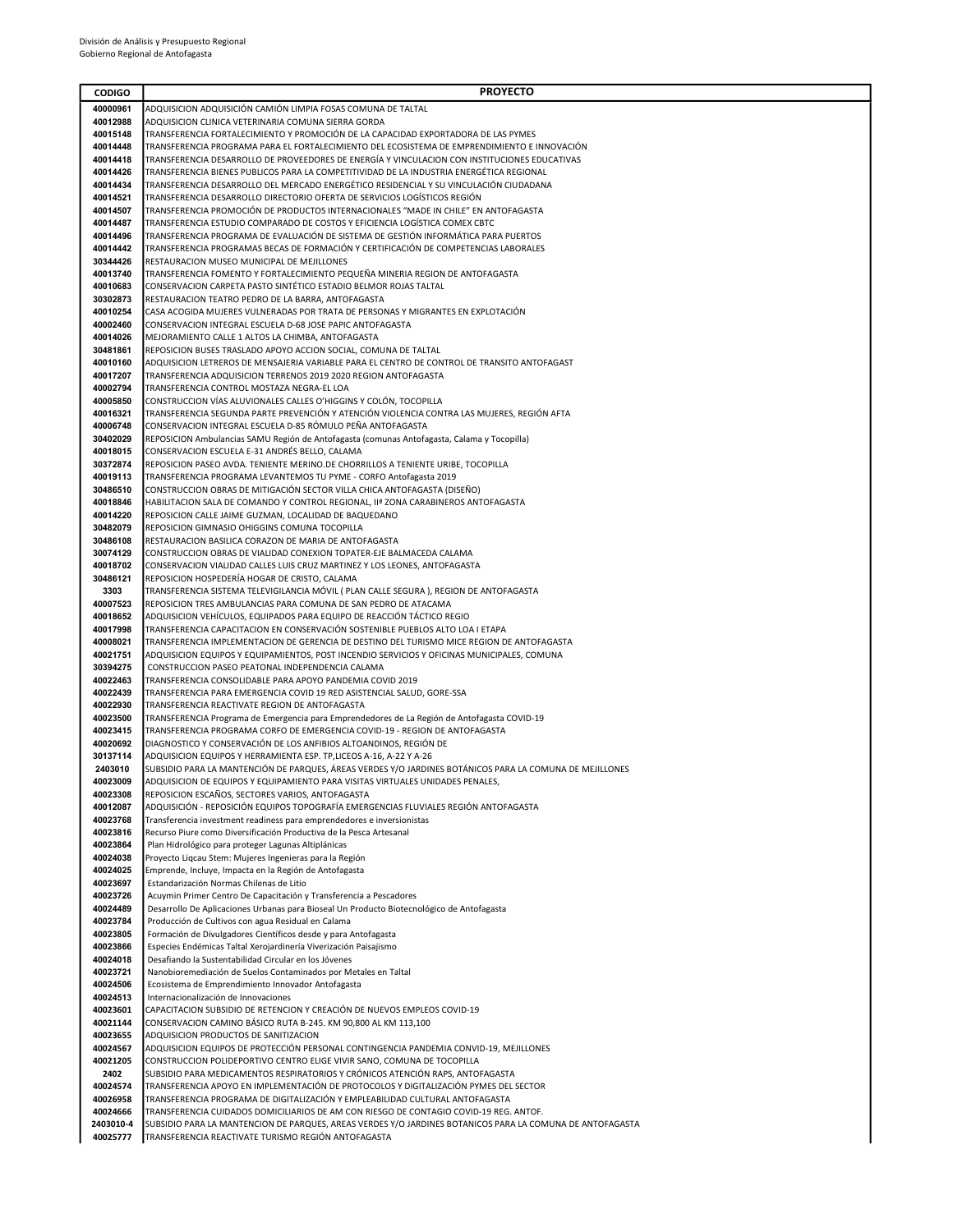| <b>CODIGO</b>        | <b>PROYECTO</b>                                                                                                                                                              |
|----------------------|------------------------------------------------------------------------------------------------------------------------------------------------------------------------------|
| 40013565             | REPOSICION RED ELECTRICA LOCALIDAD DE QUILLAGUA                                                                                                                              |
| 40026862             | Conservación Sede Social El Ancla, Antofagasta.                                                                                                                              |
| 40026865             | Conservación Sede Social Rubén Infanta, Antofagasta.                                                                                                                         |
| 40026837             | Conservación Superficie de Juegos y Obras Complementarias Multicancha Pedro Araya                                                                                            |
| 40026400<br>40026398 | Conservación Superficie de Juegos y Obras Complementarias Multicancha Punta Angamos<br>Conservación Superficie de Juegos y Obras Complementarias Multicancha Felipe Trevizan |
| 40026860             | Conservación Sede Social Villa el Salar, Antofagasta                                                                                                                         |
| 40026691             | Conservación Sedes Sociales Unidades Vecinales 13-21-35, Comuna de Antofagasta                                                                                               |
| 40026731             | Conservación Multicancha Chimba Alto Antofagasta                                                                                                                             |
| 40026887             | Conservación Radier Multicancha Villa las Vegas -Calama                                                                                                                      |
| 40025389             | Mejoramiento Casa de Fuerza Coska - Ollagüe                                                                                                                                  |
| 40025400<br>40025406 | Mejoramiento de Gimnasio de Acondicionamiento Físico - Ollagüe                                                                                                               |
| 40025395             | Mejoramiento Casa de Huéspedes Municipal - Ollagüe<br>Mejoramiento Viviendas Municipales para Funcionarios - Ollagüe                                                         |
| 40018900             | REPOSICION Y RELOCALIZACIÓN COMPLEJO EDUCATIVO, LOCALIDAD SIERRA GORDA (D)                                                                                                   |
| 30486783             | ANALISIS DIAGNOSTICO Y MONITOREO DE LA BIODIVERSIDAD MARINA DE LA REGION DE                                                                                                  |
| 2403                 | SUBSIDIO PARA FINANCIAR CANASTA BÁSICA DE FÁRMACOS Y OPERACIÓN DE FARMACIAS MUNICIPALES, ANTOFAGASTA                                                                         |
| 2403                 | SUBSIDIO PARA FINANCIAR MEDICAMENTOS RESPIRATORIOS Y CRÓNICOS APS, COMUNA DE SAN PEDRO DE ATACAMA                                                                            |
| 2403004              | SUBSIDIO A LA OPERACIÓN DEL SISTEMA DE AUTOGENERACIÓN DE ENERGÍA ELÉCTRICA DE LA LOCALIDAD DE SAN PEDRO DE ATACAMA                                                           |
| 40022390<br>40020163 | ADQUISICION OFICINAS MODULARES, COMUNA DE TALTAL<br>REPOSICION EQUIPOS COMPUTACIONALES Y MULTIMEDIA LICEO POLITECNICO DIEGO PORTALES, TOCOPILLA                              |
| 40024281             | ADQUISICION EQUIPOS SANITIZACION ESTABLECIMIENTOS EDUCACIONALES ANTOFAGASTA                                                                                                  |
| 40018140             | ANALISIS ZONIFICACIÓN AREAS EXPUESTAS A PELIGROS DE REMOCION EN MASA                                                                                                         |
| 2403010-5            | SUBSIDIO PARA LA MANTENCIÓN DE PARQUES Y ÁREAS VERDES, MUNICIPALIDAD DE TALTAL                                                                                               |
| 2403010-6            | SUBSIDIO PARA LA MANTENCIÓN DE PARQUES Y ÁREAS VERDES, MUNICIPALIDAD DE CALAMA                                                                                               |
| 40025978             | CONSERVACION CANCHA DE FUTBOL Y MULTICANCHAS PARQUE LOS PINARES, ANTOFAGASTA                                                                                                 |
| 30371276<br>40020118 | MEJORAMIENTO BORDE COSTERO ANTOFAGASTA, SECTOR LOS PINARES-TROCADERO<br>ACTUALIZACION PLAN DE DESARROLLO COMUNAL, MEJILLONES                                                 |
| 40007595             | CONSERVACION CAMINO BÁSICO POR CONSERVACIÓN, RUTA B-161                                                                                                                      |
| 40007595             | CONSERVACION CAMINO BÁSICO POR CONSERVACIÓN, RUTA B-161                                                                                                                      |
| 40026731             | CONSERVACIÓN MULTICANCHA CHIMBA ALTO, ANTOFAGASTA                                                                                                                            |
| 40026806             | CONSERVACIÓN PAVIMENTOS Y RAMPAS EXTERIORES INSTITUTO JOSÉ MASA S. F-96.                                                                                                     |
| 40026809             | CONSERVACIÓN PAVIMENTOS Y RAMPAS EXTERIORES ESCUELA J. LÓPEZ D-86.                                                                                                           |
| 40026810             | CONSERVACIÓN CUBIERTA Y PAVIMENTO MULTICANCHA LICEO M. BAHAMONDES A-15<br>CONSERVACIÓN PARCIAL ESTRUCTURAS Y RECINTOS ESCUELA LAS ROCAS E-87.                                |
| 40026811<br>40026835 | CONSERVACIÓN Y MANTENCIÓN MUTICANCHA PABLO KRUGER                                                                                                                            |
| 40026843             | MEJORAMIENTO SUPERFICIE DE JUEGOS Y OBRAS COMPLEMENTARIAS CANCHA VILLA GABRIELA MISTRAL                                                                                      |
| 40026848             | CONSERVACIÓN MULTICANCHA LAUTARO                                                                                                                                             |
| 40026856             | CONSERVACIÓN MULTICANCHA CHANGO LÓPEZ                                                                                                                                        |
| 40026861             | CONSERVACIÓN Y MANTENCIÓN MULTICANCHA VILLA ANTONIO RENDIC                                                                                                                   |
| 40025585             | CONSERVACIÓN ESCUELA SAN JOSÉ DE AYQUINA                                                                                                                                     |
| 40025603<br>40025606 | MEJORAMIENTO SEDE SOCIAL GABRIELA MISTRAL<br>CONSERVACIÓN CIERRE PERIMETRAL SEDE SOCIAL INTI RAI, COMUNA DE CALAMA                                                           |
| 40026889             | CONSERVACIÓN DE MULTICANCHA J.V NUEVA ESPERANZA                                                                                                                              |
| 40026947             | REPOSICIÓN CUBIERTA COMEDOR ESCUELA REPÚBLICA DE FRANCIA                                                                                                                     |
| 40026949             | REPOSICIÓN CUBIERTA PABELLONES ESCUELA KAMAC MAYU                                                                                                                            |
| 40026954             | CONSERVACIÓN BAÑOS, BOXES Y ÁREAS COMUNES CESFAM ALEMANIA                                                                                                                    |
| 40026955             | CONSERVACIÓN FACHADA CENTRAL DE ESTERILIZACIÓN<br>CONSERVACIÓN CANCHAS DE TENIS - MEJILLONES                                                                                 |
| 40027096<br>40025398 | MEJORAMIENTO VIVIENDAS MUNICIPALES MODULARES - OLLAGÜE                                                                                                                       |
| 40025404             | CONSERVACIÓN PATIO ESCUELA SAN ANTONIO DE PADUA - OLLAGÜE                                                                                                                    |
| 40027144             | CONSERVACIÓN Y MANTENCIÓN MULTICANCHA LOCALIDAD DE BAQUEDANO                                                                                                                 |
| 40027145             | MEJORAMIENTO INFRAESTRUCTURA Y CONDICIONES DE SEGURIDAD CANCHA DE FUTBOL LOCALIDAD DE BAQUEDANO. COMUNA DE SIERRA GORDA                                                      |
| 40027149             | CONSERVACIÓN Y MANTENCIÓN CANCHA PASTO SINTÉTICO LOCALIDAD DE BAQUEDANO, COMUNA DE SIERRA GORDA.                                                                             |
| 40025234             | CONSERVACIÓN ESPACIOS PÚBLICOS PERIFÉRICOS (SAN MARTIN, TORRE BLANCA, ATACAMA) COMUNA DE TALTAL                                                                              |
| 40025238<br>40025240 | CONSERVACIÓN ESPACIO PÚBLICO, SECTOR LA PIRÁMIDE, COMUNA DE TALTAL<br>CONSERVACIÓN MULTICANCHA Y CAMARINES, LOCALIDAD DE PAPOSO, COMUNA DE TALTAL                            |
| 40025237             | CONSERVACIÓN PLAZA DE LA INTEGRACIÓN, COMUNA DE TALTAL                                                                                                                       |
| 40026892             | CONSERVACION MEJORAMIENTO ESPACIO PÚBLICO MAYORCA VIDA DOS, CALAMA                                                                                                           |
| 40026898             | CONSERVACIÓN Y MEJORAMIENTO ESPACIO PÚBLICO CERRO LA CRUZ, COMUNA DE CALAMA                                                                                                  |
| 40026888             | CONSERVACION RADIER MULTICANCHA VIILA CASPANA, CALAMA                                                                                                                        |
| 40026875<br>40026481 | CONSERVACIÓN MULTICANCHA Y MEJORAMIENTO PLAZOLETA COMPLEJO DEPORTIVO INDEPENDENCIA, CALAMA<br>MEJORAMIENTO CANCHA KUTULA CIUDAD DEL NORTE, ANTOFAGASTA                       |
| 40026866             | MEJORAMIENTO MÓDULOS PARQUE NICOLAS TIRADO, COMUNA ANTOFAGASTA                                                                                                               |
| 40025631             | MEJORAMIENTO ESPACIO PUBLICO VILLA LOS ALGARROBOS, COMUNA CALAMA                                                                                                             |
| 40025648             | MEJORAMIENTO ESPACIO PUBLICO VILLA CHUQUICAMATA, COMUNA CALAMA                                                                                                               |
| 40026891             | MEJORAMIENTO ESPACIO PUBLICO VILLA LAS VEGAS                                                                                                                                 |
| 40026897             | MEJORAMIENTO ESPACIO PUBLICO GRAN AVENIDA SUR, BERNARDO OHIGINS, CALAMA                                                                                                      |
| 40026950<br>30424174 | CONSERVACIÓN FACHADA LICEO JORGE ALESSANDRI, CALAMA<br>ACTUALIZACION ESTRATEGIA REGIONAL DE DESARROLLO REGION ANTOFAGASTA                                                    |
| 40025239             | CONSERVACION SUPERFICIES ESTABLECIMIENTOS EDUCACIONALES DE ENSEÑANZA BASICA, COMUNA DE TALTAL                                                                                |
| 40007789             | REPOSICION CUARTA COMPAÑÍA DE BOMBEROS CALAMA                                                                                                                                |
| 40020566             | CONSERVACION ESCUELA NUESTRA SEÑORA DE LA CANDELARIA, CASPANA                                                                                                                |
| 40018014             | CONSERVACION ESCUELA PRESIDENTE BALMACEDA ANEXO1, CALAMA                                                                                                                     |
| 40029136             | CONSERVACION CAMINO BASICO, RUTA B-245, KM 0,750 AL KM 22,100, SAN PEDRO DE ATACAMA                                                                                          |
| 40026369<br>40027804 | REPOSICION MUSEO ARQUEOLÓGICO GUSTAVO LE PAIGE SAN PEDRO DE ATACAMA<br>CONSERVACION MONUMENTO NACIONAL CASA ABAROA DE ANTOFAGASTA                                            |
| 2403110-3            | SUBSIDIO PARA MEDICAMENTOS Y ELEMENTOS DE PROTECCIÓNPERSONAL (INSUMOS) EN ATENCIÓN PRIMARIA DE SALUD, COMUNA DECALAMA",                                                      |
| 40010367             | REPOSICION Y ADQUISICION DE VEHÍCULOS POLICIALES BLANCO VERDE, REGIÓN DE ANTOFAGASTA                                                                                         |
| 30487216             | CONSTRUCCION HANGAR BRIGADA AEREOPOLICIAL ANTOFAGASTA                                                                                                                        |
| 40018652             | ADQUISICION VEHÍCULOS, EQUIPADOS PARA EQUIPO DE REACCIÓN TÁCTICO REGIO                                                                                                       |
| 40026915             | CONSERVACION Y MEJORAMIENTO CANCHA J.V. TIERRA DE TU CORAZON                                                                                                                 |